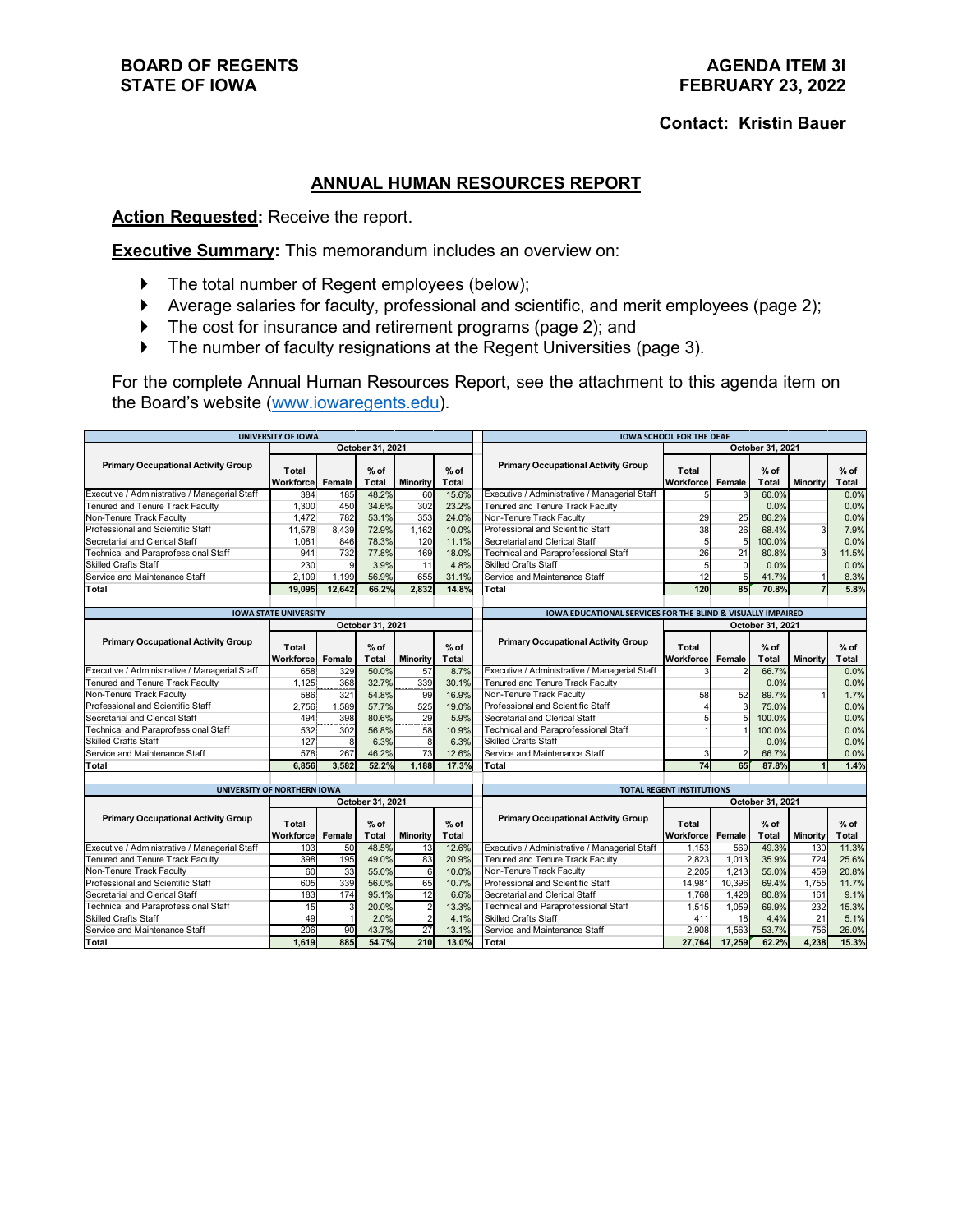## **BOARD OF REGENTS**<br> **BOARD OF REGENTS**<br> **BOARD OF IOWA**<br> **BOARD OF IOWA STATE OF IOWA**

| Average Salaries <sup>1,2</sup>              |           |           |           |           |           |           |  |  |
|----------------------------------------------|-----------|-----------|-----------|-----------|-----------|-----------|--|--|
| Faculty <sup>3</sup>                         | FY 2017   | FY 2018   | FY 2019   | FY 2020   | FY 2021   | FY 2022   |  |  |
| SUI <sup>4</sup>                             | \$107,798 | \$111,952 | \$112,243 | \$113,206 | \$115,164 | \$116,581 |  |  |
| ISU <sup>4</sup>                             | \$94,341  | \$93,328  | \$96,766  | \$97,153  | \$98,142  | \$101,765 |  |  |
| <b>UNI</b>                                   | \$78,912  | \$79,691  | \$76,751  | \$80,436  | \$77,317  | \$76,740  |  |  |
| <b>ISD</b>                                   | \$67,823  | \$66,867  | \$67,573  | \$81,004  | \$80,508  | \$83,186  |  |  |
| <b>IESBVI</b>                                | \$67,785  | \$69,155  | \$68,315  | \$71,924  | \$70,013  | \$75,415  |  |  |
| <b>Professional and Scientific</b>           | FY 2017   | FY 2018   | FY 2019   | FY 2020   | FY 2021   | FY 2022   |  |  |
| SUI <sup>5</sup>                             | \$69,477  | \$70,688  | \$70,480  | \$71,600  | \$72,478  | \$73,523  |  |  |
| <b>ISU</b>                                   | \$62,376  | \$63,434  | \$64,319  | \$65,341  | \$64,819  | \$65,021  |  |  |
| <b>UNI</b>                                   | \$68,188  | \$66,101  | \$68,910  | \$66,247  | \$69,690  | \$72,390  |  |  |
| <b>ISD</b>                                   | \$60,354  | \$61,912  | \$64,526  | \$60,065  | \$54,213  | \$57,067  |  |  |
| <b>IESBVI</b>                                | \$61,507  | \$62,122  | \$53,253  | \$57,792  | \$57,983  | \$64,170  |  |  |
| Service Employees International Union (SEIU) | \$67,146  | \$68,237  | \$69,029  | \$69,723  | \$70,476  | \$71,829  |  |  |
| <b>Merit</b>                                 | FY 2017   | FY 2018   | FY 2019   | FY 2020   | FY 2021   | FY 2022   |  |  |
| SUI                                          | \$42,035  | \$42,389  | \$41,690  | \$41,147  | \$41,221  |           |  |  |
| <b>ISU</b>                                   | 43.117    | \$42,805  | \$42,059  | \$42,584  | \$44,638  |           |  |  |
| <b>UNI</b>                                   | 46,539    | \$46,742  | \$47,463  | \$47,266  | \$47,923  |           |  |  |
| <b>ISD</b>                                   | 34,878    | \$31,825  | \$34,379  | \$34,250  | \$34,506  |           |  |  |
| <b>IESBVI</b>                                | 44,143    | \$41,571  | \$42,162  | \$38,027  | \$38,740  |           |  |  |
| System-Wide                                  | 42,142    | \$41,066  | \$41,551  | \$40,655  | \$41,406  |           |  |  |

*1. Excludes benefits.*

*2. Faculty and Professional and Scientific numbers are as of July 1, 2021; Merit numbers are as of June 30, 2020 and allow for all midyear changes (step increases and other.) FY2022 Merit salaries will be included in the next report.*

*3. Faculty salaries are shown as annualized figures for 9-month equivalent positions.*

*4. Excludes salaries for: (1) professional colleges of Medicine, Dentistry, and Law at SUI; and (2) Veterinary Medicine and faculty*  associated with the Agricultural Experiment Station and the Cooperative Extension Service at ISU. Includes the top three Faculty ranks at *SUI.*

*5. Includes all university and hospital non-SEIU employees. Does not include SEIU or three highest paid head coaches.*

| <b>INSURANCE AND RETIREMENT PROGRAM EXPENDITURES - FY 2021</b> |               |               |              |             |               |               |  |  |
|----------------------------------------------------------------|---------------|---------------|--------------|-------------|---------------|---------------|--|--|
| FY 2020                                                        | <b>SUI</b>    | <b>ISU</b>    | <b>UNI</b>   | <b>ISD</b>  | <b>IESBVI</b> | <b>TOTAL</b>  |  |  |
| <b>Mandated Benefits</b>                                       |               |               |              |             |               |               |  |  |
| Social Security and Medicare                                   | \$112,591,255 | \$36,844,891  | \$8,543,834  | \$522,806   | \$306,075     | \$158,808,861 |  |  |
| <b>IPERS</b>                                                   | \$15,898,558  | \$7,022,725   | \$2,212,467  | \$327,560   | \$308,070     | \$25,769,379  |  |  |
| TIAA                                                           | \$125,580,715 | \$35,541,322  | \$8,999,672  | \$327,402   | \$153,889     | \$170,603,000 |  |  |
| <b>Substitute Plans</b>                                        | \$0           | \$70,085      | \$0          | \$0         | \$0           | \$70,085      |  |  |
| <b>Federal Retirement</b>                                      | \$0           | \$210,728     | \$0          | \$0         | \$0           | \$210,728     |  |  |
| <b>TIAA Waiver of Premium</b>                                  | \$924,445     | \$386,547     | \$274,715    | \$5,534     | \$3,822       | \$1,595,063   |  |  |
| Unemployment Compensation                                      | \$604,917     | \$340,517     | \$113,333    | \$991       | \$26,203      | \$1,085,961   |  |  |
| Workers' Compensation                                          | \$7,664,887   | \$2,890,745   | \$871,917    | \$72,735    | \$15,549      | \$11,515,833  |  |  |
| <b>Total Mandated Benefits</b>                                 | \$263,264,777 | \$83,307,560  | \$21,015,937 | \$1,257,028 | \$813,608     | \$369,658,910 |  |  |
| <b>Other Benefits</b>                                          |               |               |              |             |               |               |  |  |
| Life Insurance (less dividends)                                | \$4,893,791   | \$2,204,788   | \$619,315    | \$40,844    | \$29,824      | \$7,788,561   |  |  |
| <b>Accidental Death and Dismemberment</b>                      | \$0           | \$264,145     | \$0          | \$5,032     | \$3,781       | \$272,958     |  |  |
| <b>Health Insurance</b>                                        | \$239,028,608 | \$72,941,258  | \$22,398,511 | \$1,331,070 | \$903,506     | \$336,602,953 |  |  |
| Long-Term Disability                                           | \$3,877,362   | \$1,882,088   | \$1,351,442  | \$67,687    | \$51,066      | \$7,229,645   |  |  |
| Dental Insurance                                               | \$17,040,626  | \$1,835,045   | \$763,588    | \$32,664    | \$18,861      | \$19,690,784  |  |  |
| <b>Total Other Benefits</b>                                    | \$264,840,387 | \$79,127,324  | \$25,132,856 | \$1,477,297 | \$1,007,037   | \$371,584,901 |  |  |
| <b>Total Fringe Benefit Expenditures</b>                       | \$528,105,164 | \$162,434,884 | \$46,148,793 | \$2,734,325 | \$1,820,645   | \$741,243,811 |  |  |
| Percent of Non-Student Payroll                                 | 32.20%        | 30.74%        | 38.43%       | 42.14%      | 31.75%        |               |  |  |